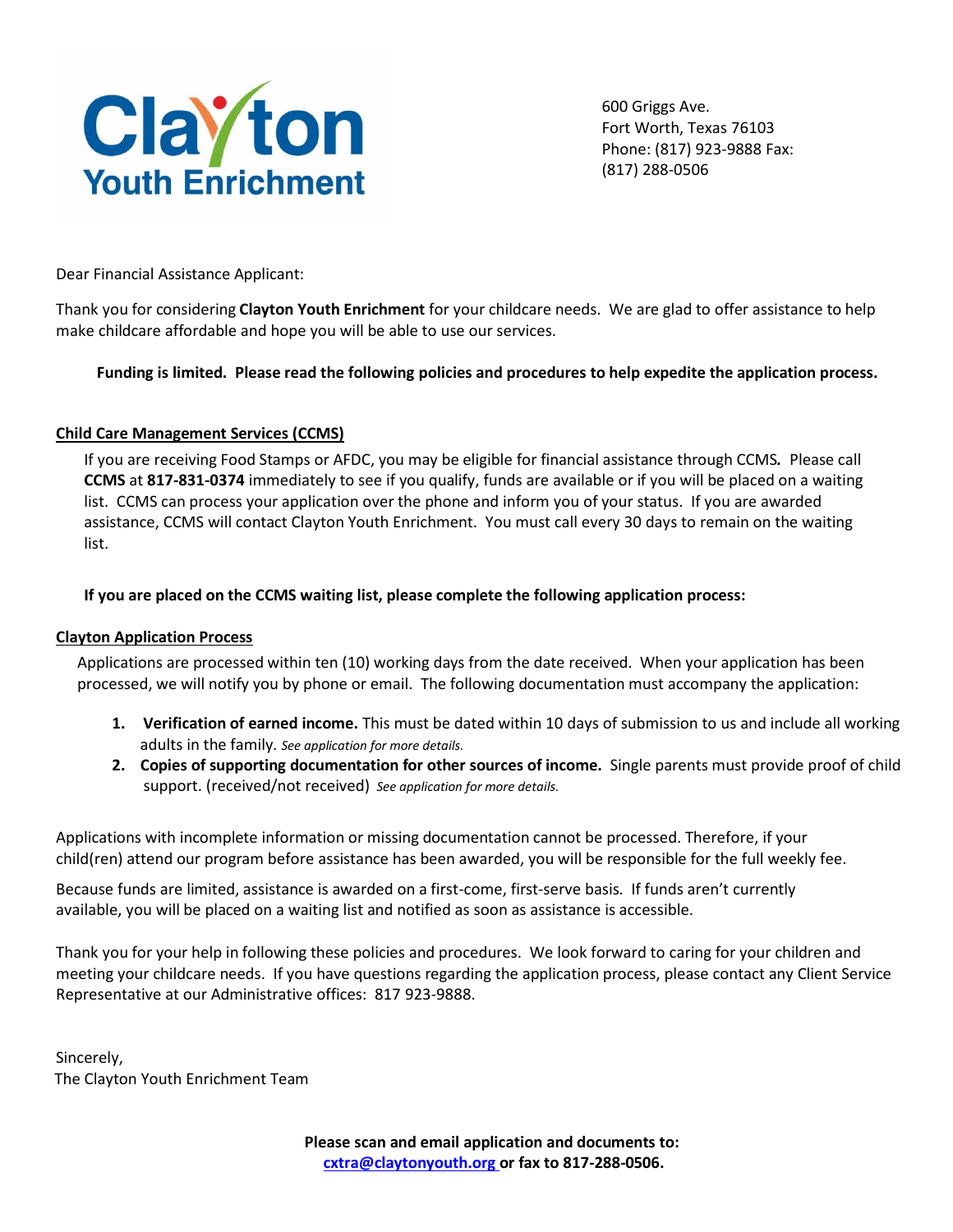#### **CLAYTON YOUTH ENRICHMENT**

600 Griggs Ave υ Fort Worth, Texas 76103 υ 817-923-9888 υ FAX: 817-288-0506

## **Application for Financial Assistance**

**Section A: Parent/Guardian Information** - All information must be completed for application to be processed.

*Please check all that apply:*

| Single Parent Family | Head of Household                                                                  | <b>Both Parents in Home</b>    | <b>Foster Family</b> |  |
|----------------------|------------------------------------------------------------------------------------|--------------------------------|----------------------|--|
|                      | I. Applicant's Name & Employment Information: Must be person in charge of account. |                                |                      |  |
|                      |                                                                                    |                                |                      |  |
|                      |                                                                                    |                                |                      |  |
|                      |                                                                                    |                                |                      |  |
|                      |                                                                                    | <b>Work Phone:</b> Work Phone: | Ext                  |  |

**Pay Period: (Check One) Weekly Every 2 Weeks Twice Per Month Monthly**

**Hours Per Week: Hourly Rate: \$ Gross Income Before Deductions:**

**II**. **Spouse/Other Adult & Employment Information:** All adultsliving as part of the same household must be reported. Income for all individuals listed in Section II must be listed in Section III.

| <b>Name</b> | Employer/School | <b>Birth Date</b> | Gender | Relationship |
|-------------|-----------------|-------------------|--------|--------------|
|             |                 |                   |        |              |
|             |                 |                   |        |              |
|             |                 |                   |        |              |
|             |                 |                   |        |              |
|             |                 |                   |        |              |
|             |                 |                   |        |              |
|             |                 |                   |        |              |
|             |                 |                   |        |              |

**III. Sources of Household Income:** Please provide ALL sources of income for applicant, children, and all adults listed in Section II. Please provide monthly amounts.

| <b>Sources Of Income</b>               | <b>Your Monthly Income</b> | <b>Spouse's Monthly Income</b> | <b>Other Family Income</b> |
|----------------------------------------|----------------------------|--------------------------------|----------------------------|
| Salary, wages, and tips                |                            |                                |                            |
| Unemployment Compensation              |                            |                                |                            |
| <b>Social Security Compensation</b>    |                            |                                |                            |
| Aid for Dependent Children             |                            |                                |                            |
| Food Stamps                            |                            |                                |                            |
| 401(k) Retirement                      |                            |                                |                            |
| Alimony                                |                            |                                |                            |
| A copy of your Prior Year's Tax Return |                            |                                |                            |
| <b>Housing Allowance</b>               |                            |                                |                            |
| Other                                  |                            |                                |                            |
| <b>Total Annual Income</b>             |                            |                                |                            |

Are you on the CCMS Waiting List (please check one)? NO\_\_ or YES\_ If yes, date on the list? \_\_\_\_\_\_\_\_How long? \_

**Verification of employment & earned income for all adultslisted above must be returned along with this application.**

For each adult, please provide proof of income (two paystubs, earnings statements, or a statement on employer letterhead) dated within 10 days of application date.